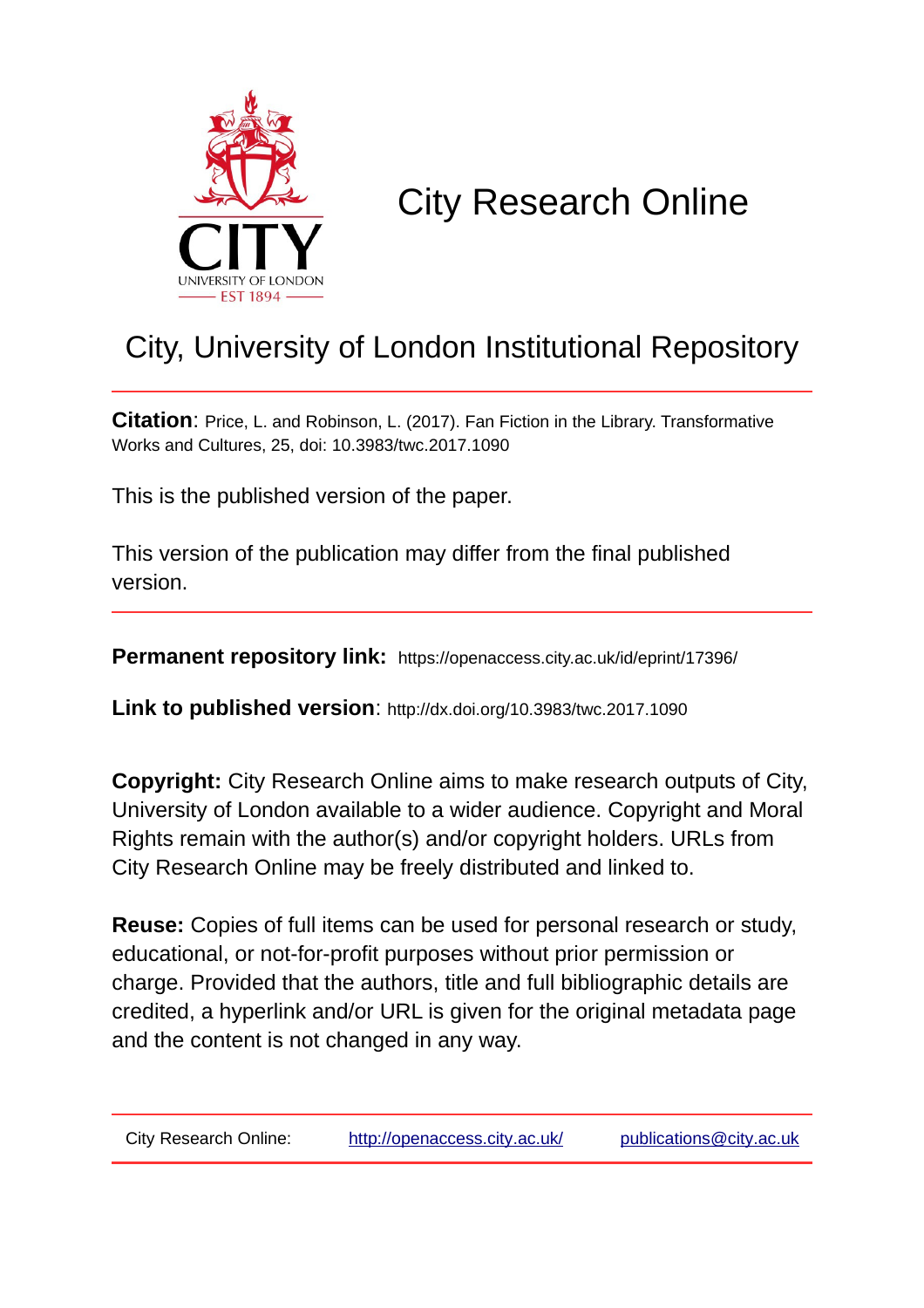# PRAXIS

# Fan fiction in the library

## Ludi Price and Lyn Robinson

## City, University of London, London, United Kingdom

[0.1] Abstract—Although several notable collections of fan fiction exist in libraries, such as the Sandy Hereld Fanzine Collection at Texas A&M University (<http://oaktrust.library.tamu.edu/handle/1969.1/149935>) and the digital fanzine archives at the University of Iowa

(<http://www.lib.uiowa.edu/sc/resources/fandomresources/>), not much attention is given to the systematic selection, acquisition, indexing, preservation, and sharing of fan works in the UK, considering the popularity of fandom, the volume of creative work that exists, and the rate at which new texts are produced. Here we present the results of an investigation into the extent to which UK libraries collect and manage fan fiction, and our attempts to ascertain the reasons underlying collection policy in local, public, special, academic, and national institutions. Our report is based on a review of recent literature, an analysis of the collection policies of a selection of UK libraries, and a brief survey of the views of Library & Information Science students. The empirical work was carried out in spring 2016. Results show that there is a little-known and less-understood dark side to fan fiction, in regard to how it is understood and valued in the library sector, which feeds a widening gap in our cultural heritage.

[0.2] Keywords—Archives; Collection policy; Fan works; Fanzine; UK libraries

Price, Ludi, and Lyn Robinson. 2017. "Fan Fiction in the Library." *Transformative Works and Cultures,* no. 25. [http://dx.doi.org/10.3983/twc.2017.1090.](http://dx.doi.org/10.3983/twc.2017.1090)

### 1. Introduction

[1.1] Although several notable collections of fan fiction exist in libraries, such as the Sandy Hereld Fanzine Collection at Texas A&M University (<http://oaktrust.library.tamu.edu/handle/1969.1/149935>) and the digital fanzine archives at the University of Iowa (<http://www.lib.uiowa.edu/sc/resources/fandomresources/>), not much attention is given in the UK to the systematic selection, acquisition, indexing, preservation, and sharing of fan works, despite the popularity of fandom, the volume of creative work that exists, and the rate at which new texts are produced. That the most significant collections are in the US is likely to be because of the greater number and better resourcing of US research libraries, rather than to any difference in viewpoint between the US and UK library communities. Here we present the results of an investigation into the extent to which UK libraries collect and manage fan fiction, and our attempts to ascertain the reasons underlying collection policy in local, public, special, academic, and national institutions. We take *fan fiction* to be the specifically creative writing component of the larger area of fan work, which encompasses a variety of document formats, including artwork, video, animation, music, costume, poetry, installations, 3D worlds, and others.

[1.2] It should be noted at the outset that collecting fan works does not necessarily mean promoting them, storing them with other items in the library's collection, or making them as easy to access as other items. They may be collected for archival purposes or in support of research and advanced study (as at Texas A&M and the University of Iowa), rather than for the more general entertainment, leisure, or cultural reasons that would be the remit of the public library. They may be kept in special collections or housed in a designated library or department, with different procedures for access and circulation. Conversely, their use may be promoted by special library events and presentations, aimed as much at the general public as at specialists; and even if a library does not collect fan works, its staff may direct users to other collections and sources, including online. These different ways of handling fan works form the backdrop to this study.

[1.3] Our findings should be relevant to a variety of audiences: fans interested in finding, reading, or otherwise engaging with fan works for enjoyment, reference, or research; archivists and library and information professionals wishing to establish, preserve, or refer to collections of fan works; scholars researching fandom, fan studies, or the wider realm of speculative fiction; educators interested in the ways in which engaging with fan works can encourage creativity and intellectual development; fan and professional authors; media and entertainment industry professionals; community leaders interested in the sort of worlds people wish to create; and anyone who is concerned with collecting and preserving a significant part of our cultural heritage.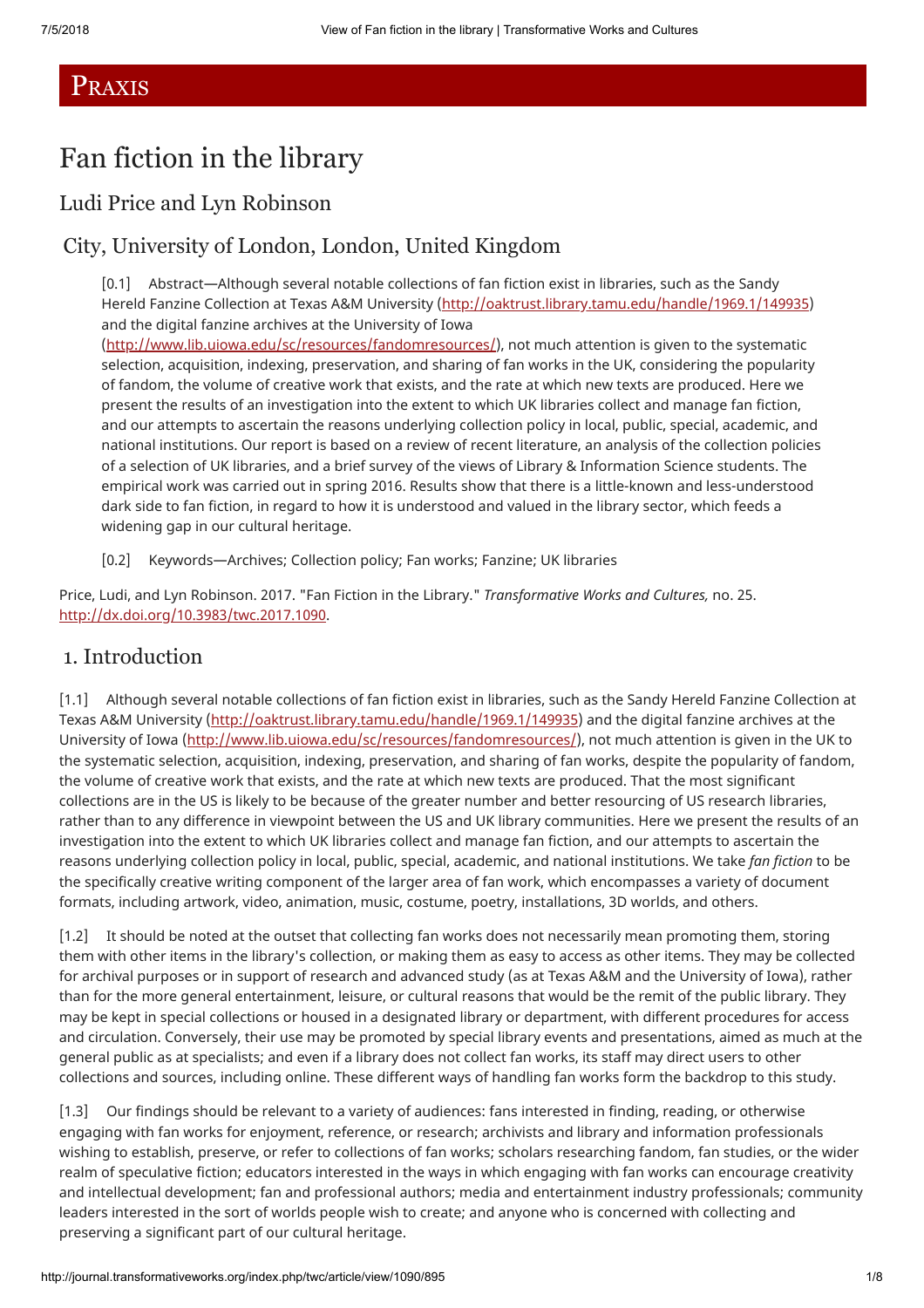# 2. Background and data collection

[2.1] Over the past five years, media reporting on fan-related news and issues has increased, doubtless fueled by the encroaching of a previously niche domain into mainstream concerns, including copyright and publishing. The media, education, library, and policy development industries have all shown interest in fan culture. See, for example, Duan 2015; Evans et al. 2016; Frisbie 2016; Grady 2016; Johnson 2016; Lieu 2016; Miller 2015; and Van der Sar 2016.

[2.2] Together with this expanding reportage, zine or fanzine collections have been established at the London College of Communication (http://www.arts.ac.uk/study-at-ual/library-services/collections-and-archives/london-college-of[communication/\), the British Library \(http://www.bl.uk/reshelp/findhelprestype/news/zines\(part1\)/zines1.html\), an](http://www.arts.ac.uk/study-at-ual/library-services/collections-and-archives/london-college-of-communication/)d the Glasgow Women's Library [\(https://womenslibrary.org.uk/2013/09/04/zine-collection/\)](https://womenslibrary.org.uk/2013/09/04/zine-collection/), as well as elsewhere in the UK and the US. But despite this, memory institutions (mainly libraries and archives) in the UK seem to devote little attention to discussing and engaging with fan works, or to developing fan fiction collections and policies for their management.

[2.3] In order to gather some empirical evidence about the extent to which the library and information science (LIS) discipline and profession considers fan fiction worthy of attention, we carried out a small investigation comprising a literature review, an examination of a sample of collection policies, and a survey of members of our library school cohort.

[2.4] To cover the LIS literature where information on fan fiction collections is likely to be found, we searched the two most relevant databases—Library and Information Science Abstracts and Library and Information Science Technology Abstracts—and supplemented them with searches on Google Scholar. We looked for any use of the terms "fans," "fan fiction," "fan works," "fanzines," and also the broader "zines," in the context of "libraries" and "collections." (We searched for both singular and plural forms, and for both one- and two-word forms, where relevant.) We considered all material mentioning fan fiction to be relevant, and selected representative items from material dealing with zines and with library interaction with fans.

[2.5] Then we searched the Web for collection development and management policies in UK libraries (and also received one in hardcopy that was not available online). We examined a selection of them, representing different sectors of libraries, for references to fan works. This process is biased toward those libraries that have a formal collection policy available online; this is likely to exclude smaller libraries, such as school libraries and smaller special and volunteer libraries. Also, of course, libraries may collect fan works ad hoc without mentioning them in a formal collection policy, and fan works may be subsumed under a more general category, as graphic novels often are (Slater and Kardos 2017). However, an institution's mentioning a particular kind of material in a collection policy indicates that it acknowledges that material's importance, and it is the formal acknowledgment and collection of fan fiction that we address here.

[2.6] We see that there is a noticeable body of fan work and interest in it, and yet the LIS community shows little acknowledgment of this in collection policies and internal processes. In order to understand this paradox, we invited both alumni of the Library School at City, University of London, and fellow students there (those registered in the academic year 2015–16) to complete a short online questionnaire about fan fiction, arguably the most well-known type of fan work. Our cohort represents the next generation of library and information professionals, and their views on fan fiction probably indicate future collection policy. We solicited respondents via Twitter—using the department's Twitter hashtag, #citylis—and via postings on its e-learning environment (Moodle) bulletin board.

[2.7] The questionnaire was conducted through eSurvey Creator (<https://www.esurveycreator.com/>) and comprised 13 questions, collecting quantitative and qualitative data. The first three questions were demographic, asking about the respondents' gender, age, and nationality. The rest dealt with their knowledge of fan fiction and their attitude toward libraries' collecting it. Four of these were to be answered only by respondents who had heard of fan fiction before matriculating at City. Another three were open questions, asking for qualitative data ("Please describe, in your own words, what you understand by the term 'fan fiction,'" "When did you first hear about fan fiction, or understand what it was?" and "Do you think libraries, archives, or other institutions should collect fan fiction?").

[2.8] From 45 current students and the unknown number of alumni who may have seen the survey promoted on Twitter, we garnered 25 respondents. Since the survey was anonymous, it is impossible to say how many were current students and how many alumni; however, since Moodle and the Twitter hashtag are most actively used by current students, it can be assumed that most of the respondents were from the current cohort. Of them, 22 (88%) had heard of fan fiction before beginning their studies. The gender split was even, with 13 women and 12 men. Ages ranged between 20 and 40, with the greatest concentration—11 respondents—between 25 and 30. Most were British, but there were two Americans, one Spaniard, and one Korean.

# 3. Results and discussion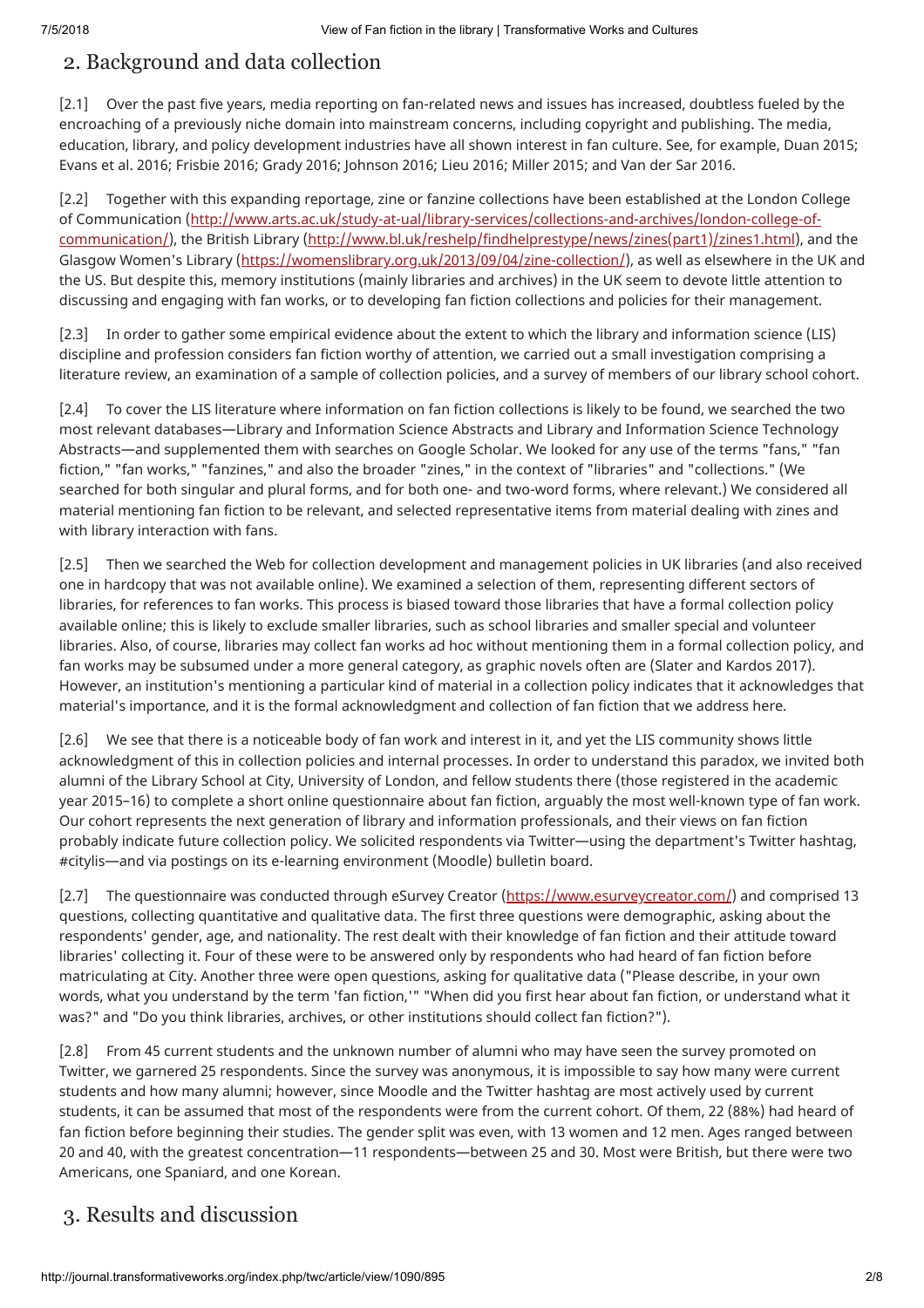[3.1] Neither the literature of fan studies nor that of LIS contains much material on library and archival collection of fan fiction or other fan works. This confirms our belief that the topic is overlooked by the mainstream LIS sector, and that there is little dialogue between the LIS discipline and the fan community.

[3.2] In our LIS database searches, we found only a few mentions of fan fiction in library collections, with rather more peripherally relevant items dealing with offering services to fans and with collections of zines in general, rather than fanzines specifically. The only article to deal solely and directly with fan fiction collections is 18 years old (Hart et al. 1999). Its authors noted that many library and information practitioners ignored fan-produced materials on the grounds that much was ephemeral, and that the majority fell outside normal bibliographic control. Our review suggests that this remains true today; Hart et al.'s appeal for information professionals to become better informed about fan literature and its potential as a resource for public and academic libraries seems to have been generally ignored.

[3.3] More recent articles focusing on collections that include fan fiction deal with particular collections, such as the Sandy Hereld zine collection (Brett 2013, 2015) and the speculative fiction collection at the University of Iowa (Chant 2015). Hart et al. 1999 is shown as cited once in Web of Science and 12 times in Google Scholar, but none of the citing articles discuss fan fiction collections.

[3.4] Betsy Martens (2011) included fan fiction in what is called the "anti-collection," archives and collections not maintained by the main memory institutions. In this case, fan fiction collections form a part of the *transformative sector,* which Martens describes as a place in which "creative information objects are continuously being reused and renewed" (574). Such collections are organized and maintained by fans themselves. Indeed, fans do an excellent job of collecting and organizing fan works; some online collections, such as the Archive of Our Own [\(http://archiveofourown.org/](http://archiveofourown.org/)), rival professional digital archives. Nonetheless, most such collections rely on ad hoc funding and resources, which are often personal and can disappear overnight. As Abigail de Kosnik puts it, "Digital objects are even more prone to sudden disappearance than physical ones—a hosting company can decide not to host your fan fiction works anymore, or an archivist can 'flounce' from their archive and simply shut it down, or a social media platform can opt to delete fanfic stories without notifying anyone, or servers can simply crash" (Jenkins 2016).

[3.5] The literature suggests several reasons why fan fiction is largely ignored by libraries, of which the most significant are that fan works are "not proper books" and that they cannot be easily fitted into library structures and processes. These ideas are visible in comments about fan fiction on GoodReads (<https://www.goodreads.com/>), a book review site:

- [3.6] I thought this site was for real books. Is there any way to restrict my searches to avoid this stuff?
- [3.7] I thought this site was for reviews about books that I could get from the library.

[3.8] These commenters might, in fact, enjoy fan fiction, but they believe that it is less appealing than commercially published works, particularly if they are not familiar with it. This lack of awareness and understanding is probably shared by many librarians, present and past, including those who created the bulk of existing library collections and collection development practices. This sets up a vicious circle: libraries don't collect fan fiction because their patrons don't expect it to be there because they know libraries don't collect it.

[3.9] Furthermore, fan fiction, like other unconventional literature, is not usually formally published. Fan works lack ISBNs and similar identifiers, are not available through the usual acquisition processes, vary in format and quality, are not reviewed in the sources libraries usually refer to, are not provided with metadata by centralized bodies, and so on. It therefore poses problems for the usual library collection and management processes, such as selection, acquisition, cataloguing, organization, and preservation (Hart et al. 1999). The literature review shows that these issues are being addressed for the zine genre in general (Freedman 2006; Koh 2008; Gardner 2009; Lymn 2013; Brett 2015), and also for media such as graphic novels (Slater and Kardos 2017), and this may influence policy on fan works in the future. Developments in cataloguing practices for such materials should also help (Freedman 2006; Lember, Lipkin, and Lee 2013). Copyright and intellectual property issues are also problematic for fan works, as we discuss below.

[3.10] Despite these difficulties, libraries are becoming increasingly interested in catering to fans as users (Pearson 2006; Brenner 2013), in recommending sources and examples of fan fiction (Griffis and Jones 2008; Philpot 2014), in using fan fiction for literary instruction (Kell 2009), and in running in-library fan events (Rogers-Whitehead 2015; Atkinson 2015). However, the collecting of fan works by libraries remains very limited and underdeveloped.

[3.11] Library collection policies govern all aspects of creating and maintaining a collection, including selection, acquisition, accessioning, preservation, provision of access, and weeding or disposal of items. They are governed by the basic questions of what purpose the collection serves and for whom it is being maintained. Answers to these questions will differ, of course, between types of library, but since fan works have a distinctive nature, we might expect that any library that considers fan works important will mention them specifically in its policies.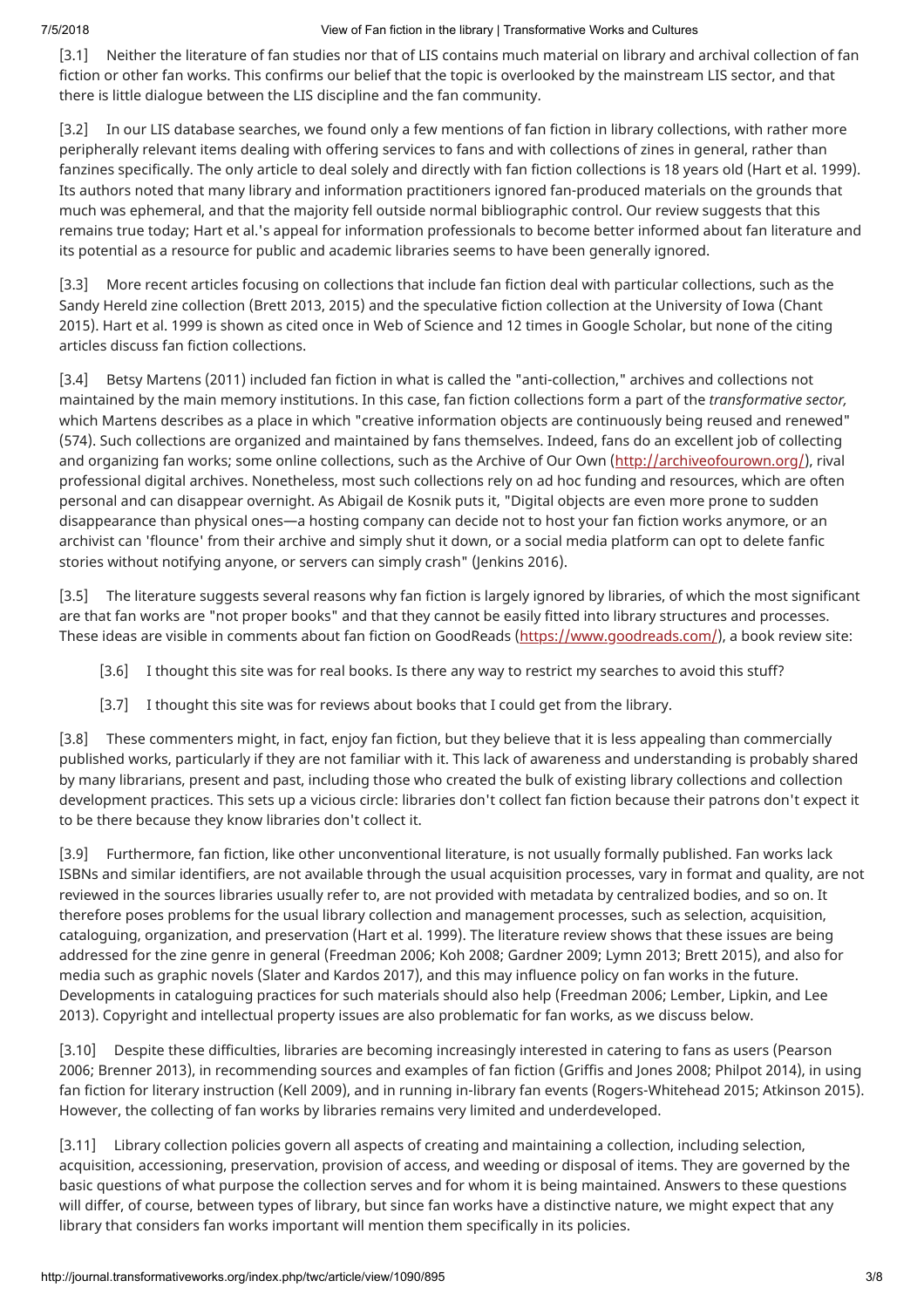[3.12] And yet, the results of our (admittedly small-scale) survey are clear. Fan works are not mentioned in the collection policies of UK libraries, either positively (to be collected) or negatively (to be excluded). Table 1 lists 10 libraries, representing the national, academic (old and new institutions), public, and special library sectors, whose policies we examined; none makes mention of fan works. Nor did any of the other 30 collection policies we examined; the 10 shown here are examples of detailed policies that might be expected to mention fan works if such were included.

Table 1. Links to library policies, none of which mentions fan works

| Library                                                                           | <b>Policy Link</b>                                                                                                                 |
|-----------------------------------------------------------------------------------|------------------------------------------------------------------------------------------------------------------------------------|
|                                                                                   | British Library (including Web archive) http://www.bl.uk/aboutus/stratpolprog/coldevpol                                            |
| National Library of Scotland                                                      | https://www.nls.uk/about/partnerships/rarebooksinscotland/colldev                                                                  |
| Cambridge University Library                                                      | http://www.lib.cam.ac.uk/CDP_framework.pdf                                                                                         |
| University College London Library                                                 | https://www.ucl.ac.uk/library/about/strategies-policies/cmp/policy                                                                 |
| Oxford Brookes University Library                                                 | https://www.brookes.ac.uk/library/library-services/library-policy-and-<br>regulations/collection-management-policy                 |
| University of the Arts Library                                                    | http://www.arts.ac.uk/media/arts/study-at-ual/library-<br>services/documents/Collection Development and Management Policy 2013.pdf |
| City of London Libraries and Archives<br>(policy not online; provided by library) |                                                                                                                                    |
| Tameside public libraries                                                         | http://www.tameside.gov.uk/TamesideMBC/media/libraries/stockpolicy.pdf                                                             |
| Wiltshire public libraries                                                        | http://www.wiltshire.gov.uk/public_library_stock_policy.pdf                                                                        |
| Bishopsgate Institute Library and<br>llArchive                                    | http://www.bishopsgate.org.uk/file_download.aspx?id=9535                                                                           |

[3.13] Although their policies do not mention fan works, some libraries do have collections of fan works, usually fanzines, or zines in general. The British Library has a large collection of mostly counterculture and niche zines; the Glasgow Women's Library has a zine collection focusing on zines by, for, and about women; and the Salford Zine Library [\(http://www.salfordzinelibrary.co.uk/](http://www.salfordzinelibrary.co.uk/)), which specifically collects zines, is a self-publishing archive. Although we could not find a UK collection focusing specifically on fanzines, it is worth asking how these zine collections, which often include fanzines, are acquired, in the absence of a formal collection policy. We found that the British Library acquired them through legal deposit; zines entered other libraries through donations or because the librarian or archivist was personally interested in them. These acquisition paths account for the rather minimal, and certainly ad hoc, examples of fanzine collections in UK libraries.

[3.14] As noted above, 22 of the respondents had heard of fan fiction before beginning their studies. Of them, 13 had read fan fiction themselves, 7 had written it, and 3 actively collected it. Nevertheless, only 13 of the total 25 respondents felt that memory institutions such as libraries should collect fan fiction; 11 were unsure, and 1 felt that they should not. Figure 1 depicts responses to 6 of the 13 questions.



Figure 1. Responses to questions 5, 7, 9, 10, 11 and 12. [\[View larger image.](http://journal.transformativeworks.org/index.php/twc/article/download/1090/895/10465)]

[3.15] This suggests that LIS students tend to be aware of and engaged with fan fiction, even if they do not fully understand its nature. Their awareness may be ascribed to its gradual encroachment into mainstream media. In response to the question "When did you first hear about fan fiction?" participant 19 said,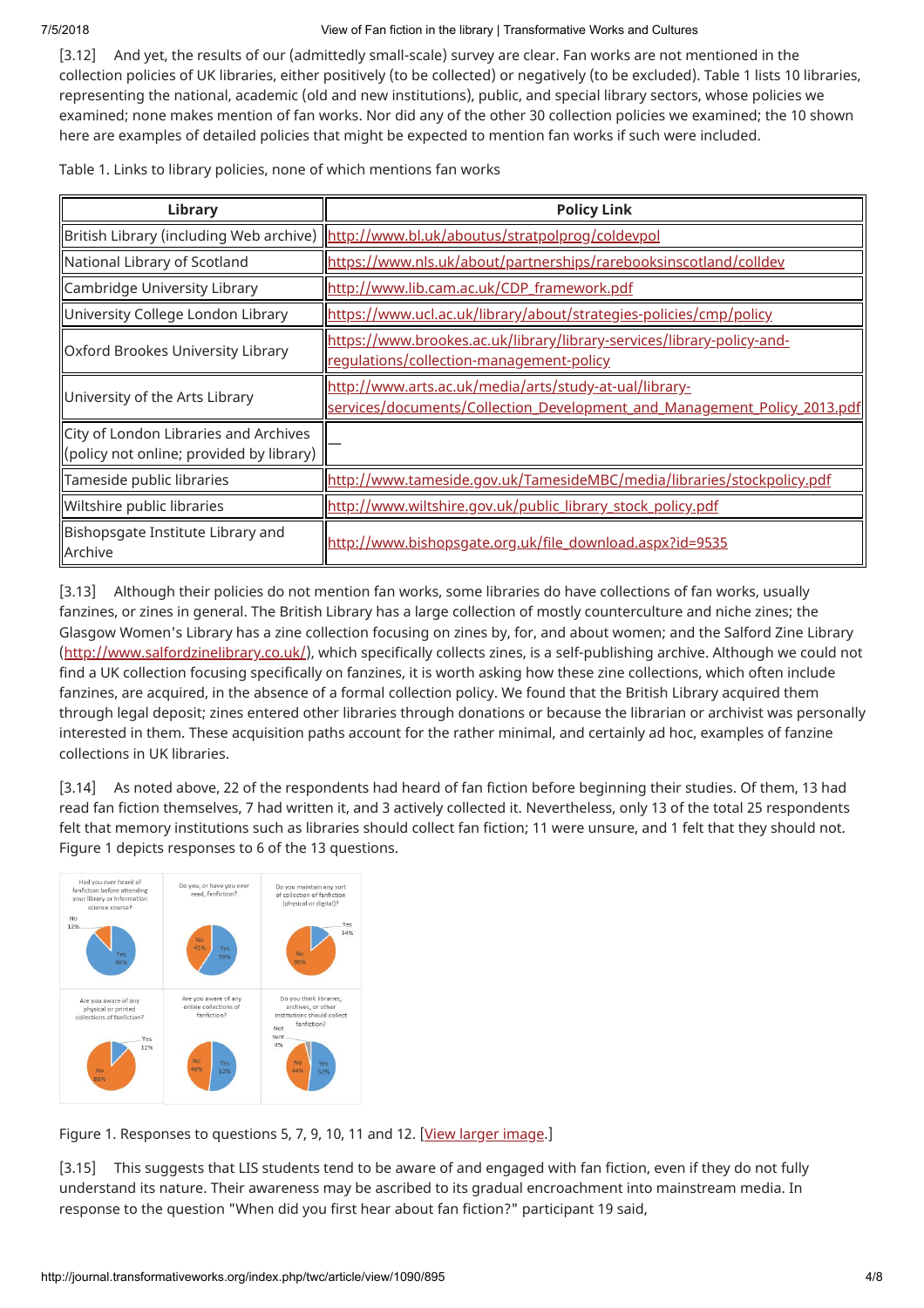[3.16] It has been a gradual discovery over the past couple of years. The term seems to be part of our culture now.

[3.17] Yet despite this high level of awareness, opinion on its value as cultural heritage was mixed. Reasons for this correlated with the reasons ascertained from the literature review. One participant admitted,

[3.18] I'm torn on the subject. On the one hand it is an important cultural institution at this point, and provides wonderful insight for those studying fanworks, feminism, LGBT issues among other subjects. On the other hand, part of the reason fanfiction is so diverse and weird and sprawling is its inherent illegality and not-for-profit status. (Participant 4)

[3.19] Some respondents approved of libraries collecting fan fiction:

[3.20] Libraries should preserve fanfiction just as they would any other documents because otherwise the information those documents contain and all the potential uses that information [could] have are lost. (Participant 1)

[3.21] It holds a lot of cultural significance for the way people react to popular culture, and could be an important historical resource for the future. (Participant 3)

[3.22] It is literature, part of the cultural record. It should be preserved so it can be read for pleasure as well as studied as literature and from a social and cultural perspective. Should be available to text mine as well. (Participant 20)

[3.23] Others did not believe it necessary:

[3.24] I think online archives manage themselves well and already have great metadata and information management. (Participant 6)

[3.25] I think fanfiction as an alt representation of fictional universes, should maintain their otherness by being apart from their origin universe. Institution based libraries, archives should be for the origin universe formats, purely because i think fanfiction should be organised or curated by those that create and love it, the fans. (Participants 18)

[3.26] There is far too much of it and it is a waste of resources…And most fanfiction is only of interest to people who belong to that particular fandom and not the wider populace. (Participant 10)

[3.27] Most took a nuanced stance, willing to countenance the collection of fan fiction by memory institutions with several caveats concerning its relevance, format, copyright, quality and quantity, and expertise.

[3.28] Some participants felt that fan fiction's growing cultural importance warranted attention from libraries and archives, but had concerns about its overall relevance to a library collection. Participant 12 thought that "it would need to be relevant to the collections," and participant 15 said that "it depends on the institution whether they feel they can or should collect it, and in what forms—depending on their remit, and its relevance to that, and the requirements of their users." Others made it clear they would have no objections if the collection was "in scope" and "legitimate," and if there were "sufficient grounds" for collection. Participant 23 suggested that "there is no reason to think some special libraries, archives or institution collecting them should not exist, if they have funds and resources…enough to do this job."

[3.29] Most fan fiction is in digital format, which was a concern for many respondents. Participant 4 thought that a collection of fan fiction would not be viable "unless it were stored in a digital only aspect similar to the Internet Way Back machine." Participant 15 thought that "there should be some kind of formal archiving by national libraries, but would this be done for online content via web archiving?" Participant 25 noted that it "would depend on the format, I don't know how much fanfiction is printed I know a lot is available online so it would be a question of working with site owners over archiving."

[3.30] Another problem is that much fan fiction is dynamic and ephemeral, often unfinished, and may be deleted at the whim of the author:

[3.31] It could be a hard thing to catalogue when it comes to a digital repository. I think it would be cool to be able to check out a physical copy of a fanfiction, but as a fanfiction writer myself, I know I have many unfinished stories out there, and even stories that I finish and then decide to go back years later and revamp. I'm not sure how a library could account for the evolving nature of fanfics. (Participant 8)

[3.32] One participant offered a solution to this problem: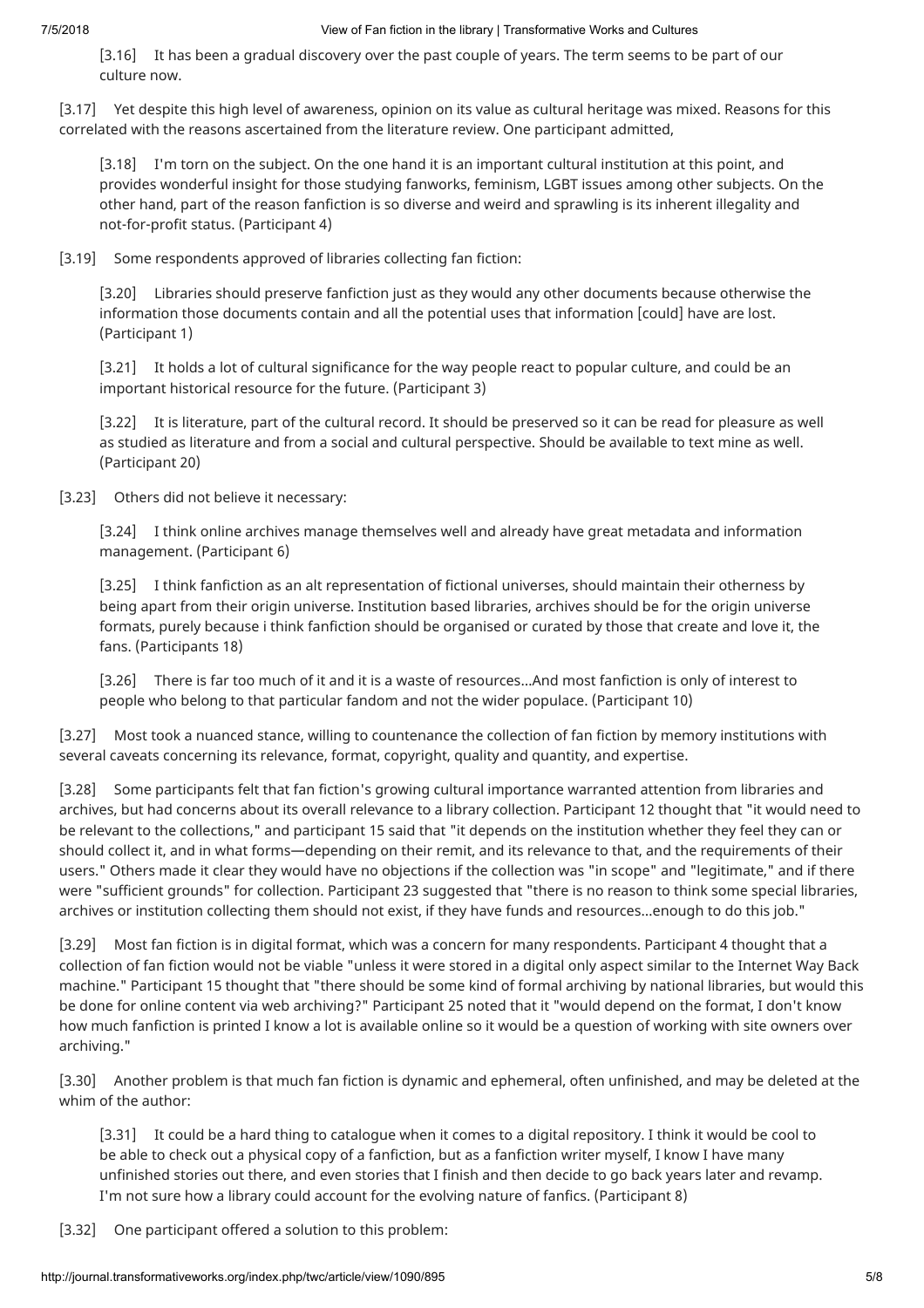[3.33] If free and online, then links in the OPAC [Online Public Access Catalog] (and potentially other promotion) would be required to help users find it. (Participant 12)

[3.34] This middle ground allows for the digital, dynamic format of most fan fiction. The links could be to online collections, such as fan fiction archives, or to individual items; the latter would be more useful, and are probably what the respondent intended.

[3.35] Copyright has been a significant obstacle to the recognition of fan fiction, and, as Hart et al. noted in 1999, is a chief reason why memory institutions have ignored it. Fan fiction uses characters and worlds derived from other works, and the authors, publishers, and others who hold copyright over the original works may not consider fan works acceptable. This lack of certainty has discouraged libraries from collecting and promoting fan works (Griffis and Jones 2008; Koulikov 2012; Christian 2013). The issue was indeed mentioned by several participants. Participant 14 asked the obvious question: "how about the copyright of the characters/intellectual property?" Participant 25 also brought up copyright issues in relation to digitally archiving fan fiction. It is interesting to note that although copyright was often mentioned, it was not discussed in depth, possibly because it is a complex issue and not well understood by LIS students. Perhaps it should be taught in LIS programs, if not within wider contexts.

[3.36] The quality and quantity of fan fiction was also a significant issue. Participant 8 pointed out that "fanfiction is so huge and the quality and type varies so much (half a page songfics vs. larger works, tons of unfinished work, grammatically challenged/hard to read vs. professional level writing)." This was echoed by participant 23: "I don't think it should be necessarily and actively collected at the level of public library due to its nature; quite impromptu, ephemeral, amateurish and numerous"; and participant 5 concluded that "there's a danger it could mushroom and expand as a collection to larger than was controllable."

[3.37] A few participants noted that expertise was a significant issue. Participant 10 asked, "Who gets to choose which... fanfiction is collected and which isn't?" Some suggested that information professionals would not know enough about fan fiction to effectively collect it:

[3.38] Traditional institutions tend to be very procedural in their understanding or organisation of works, I just can't see how they could do justice to the haphazard and democratic nature of fanfiction universes. (Participant 18)

[3.39] Some respondents seemed to feel that the world of LIS and fandom were inherently ill-matched—that fan fiction by its nature makes its collection a thorny issue to tackle. As quoted above, participant 8 worried that it would be difficult to catalogue; participant 4 thought it perhaps too "diverse and weird and sprawling"; and participant 6 thought that fan archives already have "great metadata and information management."

[3.40] Participant 11, however, noted that if the two parties were willing to work together, both could benefit:

[3.41] I think libraries being involved in collecting fanfiction would be beneficial for fans, as long as they consulted fans re: metadata, as fanfiction has its own vocabulary that laypeople might not be familiar with (e.g fluff, AU) but that fans would expect when searching a fanfiction archive.

[3.42] Overall, the majority of respondents thought that fan fiction was culturally significant enough to warrant further attention from libraries and archives. However, most expressed caution. It is undeniable that the complexity of fan fiction and other fan works is challenging to memory institutions. Yet the future information professionals we surveyed were aware of and engaged with fandom, and they might be able to bridge the gap between the two worlds. Indeed, several of them identified as fans and noted the rich taxonomies and information management strategies that fans have created and adopted. If the discipline of LIS is to turn its attention toward the collection and preservation of fan works in the future, a dialogue with fans themselves would be desirable.

## 4. Conclusions and recommendations

[4.1] The UK has no national plans or policies for the collection of fan fiction. At the institutional level, some collections of fanzines exist, but the limited extent to which a wider selection of works are collected, indexed, archived, and preserved leaves a growing gap in our cultural heritage. Fan fiction, and indeed all fan works, instantiates a significant body of creative talent across a wide variety of disciplines, including art, creative writing, poetry, and music. The technical skills needed to create fan works can be considerable, involving sound, video, animation, handicrafts, and programming, together with a high degree of Web and social media savvy. Perhaps more should be done to comprehend the scope of fan works, and to at least understand what we are not collecting.

[4.2] The issues associated with the collection of fan fiction and fan works are inarguably complex. The body of work is enormous, in both digital and print formats, and institutions are pressed for resources. Funding for such collections is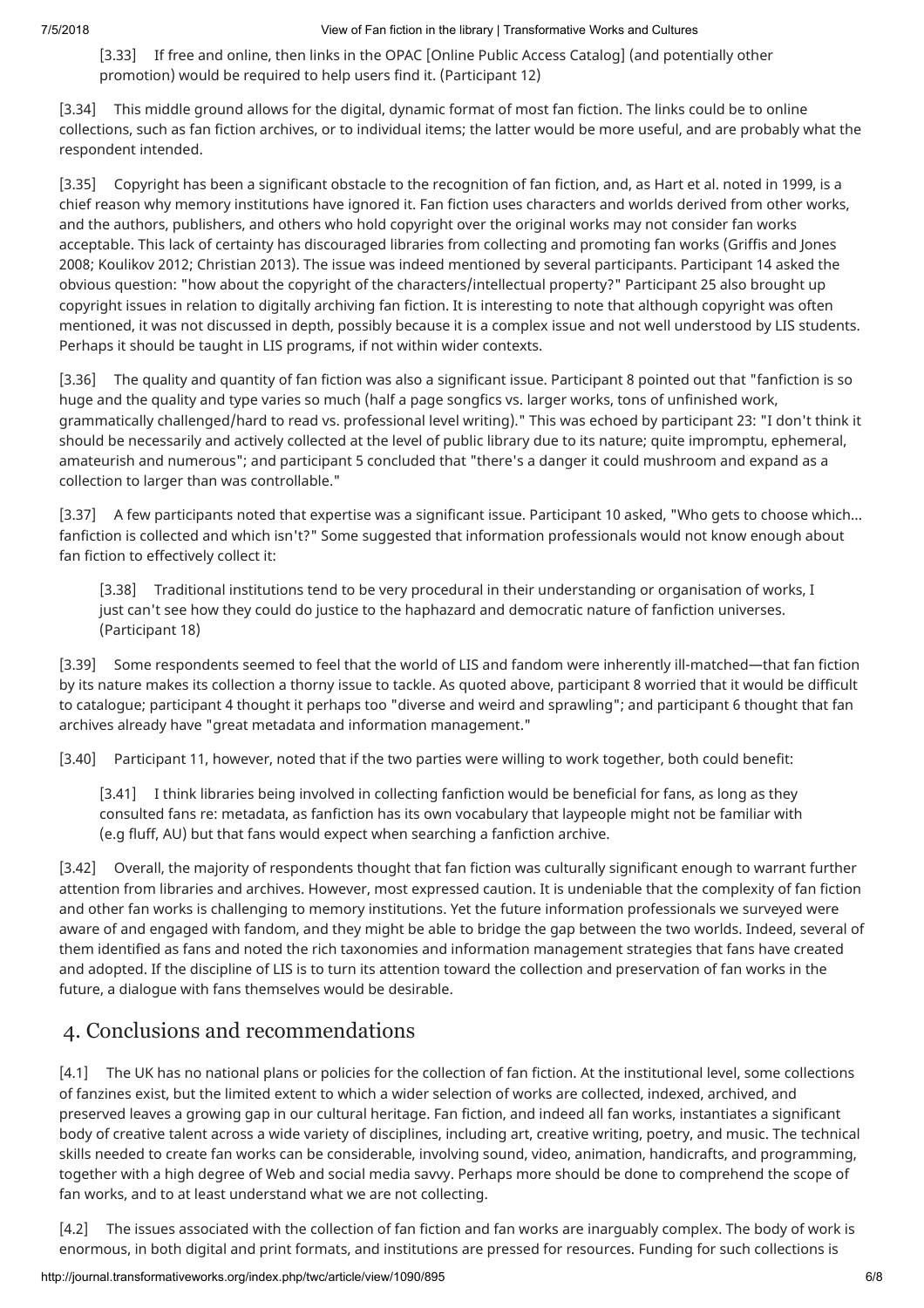minimal to nonexistent. Two other topics that pose particularly significant challenges for the information professions, and that would benefit from further study, can be identified.

[4.3] First is the set of questions regarding copyright and publishing. Although fan works are challenging limitations on creativity, distribution, and commercial activity, little actual change has been achieved. Moreover, the rights of the authors of the works on which fan fiction is based must be respected. While this concern has not prevented some libraries from including fan works in their collections, the lack of clarity inhibits wider collection. Greater attention should be paid to these issues in professional debates and in library and information education.

[4.4] Second is the question of how we define a *document.* Although memory institutions include in their collections both digital media and analog images, audio, and video, the rapid multiplication of digital formats is challenging what we consider a document, and hence what we collect. Many fan works are multimodal texts, and some include video game mods, art installations, or performances. The increasingly available technologies of virtual and augmented reality offer yet more possible formats. The issue is not only whether we should collect and preserve these works, but how. Many fan works are ephemeral, and many are not compatible with the digital content management systems typically employed in libraries. Since no vendors of library systems take fan works into account, libraries wishing to provide access to such materials would have to either collaborate in building management systems for them or provide only basic retrieval and access functions.

[4.5] The question of the place of fan fiction in libraries may seem simple at first, but we have brought out some of its complexity. Future studies might examine how libraries make fan works available when they do not mention them in their collections policies, particularly smaller school and public libraries, which may not have a formal collection policy. Such questions cannot be answered by either the LIS or fan studies disciplines alone. The two must work together to more fully understand the issues. We can collaborate to develop library policies and processes that can present this important form of material to best advantage. The field of LIS can learn much from fans' innovative approaches to collecting multimodal and nontraditional documents; and perhaps future collaborative projects can allow fans access to formal institutional technology and expertise in the wider collection, presentation, and preservation of fan works.

### 5. Acknowledgments

[5.1] Presented in part at the Fan Studies Network Conference, University of East Anglia, Norwich, United Kingdom, June 2016.

### 6. Works cited

Atkinson, James. 2015. "Having Fun with Zines." *CILIP Update,* December, 42–43.

Brenner, Robin. 2013. "Teen Literature and Fan Culture." *Young Adult Library Services* 11 (4): 33–36.

Brett, Jeremy. 2013. "Preserving the Image of Fandom: The Sandy Hereld Digitized Media Fanzine Collection at Texas A&M University." *Texas Conference on Digital Libraries Proceedings,* Austin, May 7–8.

Brett, Jeremy. 2015. "'Deep in the Heart of Texzines': Developing an Archival Zine Collection." *Technical Services Quarterly* 32 (4): 390–401. [http://dx.doi.org/10.1080/07317131.2015.1059679.](http://dx.doi.org/10.1080/07317131.2015.1059679)

Chant, Ian. 2015. "UI Libraries to Digitize Zines." *Library Journal* 140 (14): 20–21.

Christian, Kaelyn. 2013. "Fan Fiction and the Fair Use Doctrine." *Serials Librarian* 65 (3–4): 277–85.

Duan, Charles. 2015. "Can Copyright Protect a Language?" *Slate,* June. [http://www.slate.com/articles/technology/future\\_tense/2015/06/oracle\\_v\\_google\\_klingon\\_and\\_copyrighting\\_language.html](http://www.slate.com/articles/technology/future_tense/2015/06/oracle_v_google_klingon_and_copyrighting_language.html).

Evans, Sarah, David Randall, Julie Campbell, Katie Davis, Cecilia Aragon, and Abigail Evans. 2016. "How Fan Fiction Mentors Can Change Lives." *School Library Journal,* [May 13. http://www.slj.com/2016/05/industry-news/how-fan-fiction-mentors](http://www.slj.com/2016/05/industry-news/how-fan-fiction-mentors-can-change-lives/)can-change-lives/.

Freedman, Jenna. 2006. "Your Zine Kool Kit, a DIY Collection." *Library Journal* 131 (11): 36–38.

Frisbie, Andrew. 2016. "FanFiction at the Library." Post on the blog of the Iowa Reading Research Center, March 1. <https://iowareadingresearch.org/fanfiction-library>.

Gardner, Jeremy. 2009. "Zines in the Academic Library: A Literature Review." *Library Student Journal* 4:12.